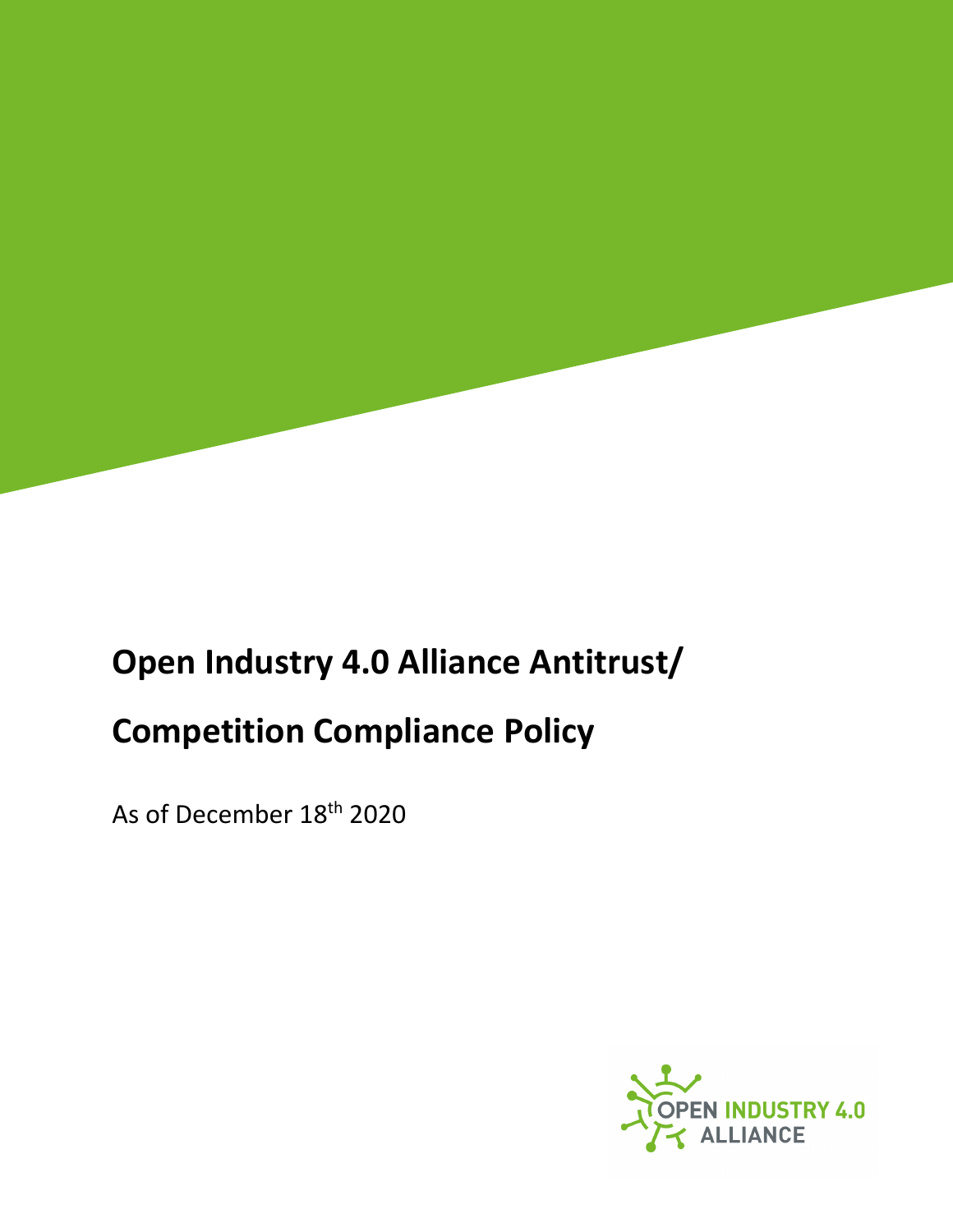## **Open Industry 4.0 Alliance Antitrust/Competition Compliance Policy**

The Open Industry 4.0 Alliance is committed to compliance with all laws, regulations and ethical standards, including antitrust and competition laws. The purpose of this Antitrust/Competition Compliance Policy is to set forth general principles most applicable to Open Industry 4.0 Alliance activities to enable Open Industry 4.0 Alliance employees, members and others acting on its behalf to recognize and avoid potential antitrust/competition law violations and to seek assistance when appropriate. All Open Industry 4.0 Alliance employees, members and other persons acting on behalf of the Open Industry 4.0 Alliance are expected to comply with this Antitrust/Competition Compliance Policy. Failure to comply with this Antitrust/Competition Compliance Policy may lead to discipline, including termination of employment or membership in the Open Industry 4.0 Alliance. If you have any questions concerning this Antitrust/Competition Compliance Policy, contact legal@openindustry4.com.

Antitrust/competition laws around the world are designed to promote competition and to provide consumers with the best combination of price and quality. These laws require that competing firms make unilateral and independent decisions on all competition matters, including price and the products and services offered to consumers. Antitrust/competition laws prohibit collusion among competitors and market practices that impair the ability of others to compete. Antitrust/competition laws promote open markets and competition in innovation and development. The Open Industry 4.0 Alliance must not become involved in the competitive business decisions of its members and Open Industry 4.0 Alliance members must not reach agreements that restricts competition between them. The Open Industry 4.0 Alliance must therefore prevent that its activities may lead to foreclosure of innovative technologies and/or exclusion of or discrimination against companies by preventing effective access to participation in Open Industry 4.0 Alliance activities.

Open Industry 4.0 Alliance work aims at the development of pro-competitive 4.0 interoperability solutions that foster economic interpenetration and encourage the creation of new and improved products for the Industrial Internet of Things. Open Industry 4.0 Alliance is aware that competition issues could arise in the development of Open Industry 4.0 standards and solutions when Open Industry 4.0 rules and procedures are used to unreasonably exclude some competitors or tip the process in favor of one group of stakeholders. To prevent such competition law risks, Open Industry 4.0 employees, members and other persons acting on its behalf are bound by the following best practices: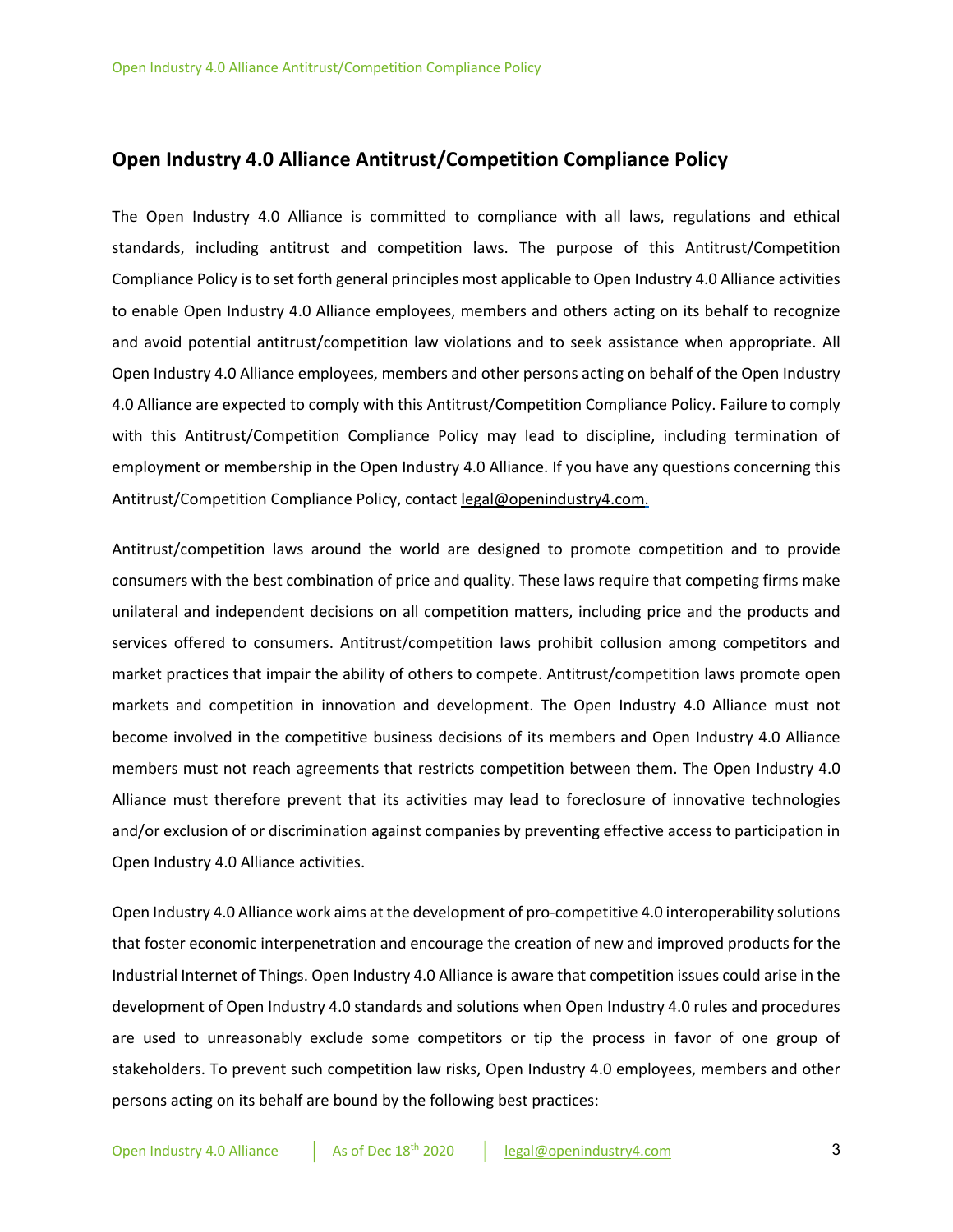- Make independent decisions regarding any standard, guideline or proposed action. There is no formal or informal requirement to follow an Open Industry 4.0 Alliance standard, guideline or other initiative.
- Understand the Open Industry 4.0 Alliance's IPR policy and the obligation for member organizations to license necessary IP as part of the Open Industry 4.0 Alliance work, such as, but not limited to trademarks, copyright, IP and publications.
- Act in good faith regarding any Open Industry 4.0 Alliance work to ensure an informed choice about implications and effective access to standards, guidelines or other results of Open Industry 4.0 Alliance activities.
- Base and select standards solely on their technological attributes and ability to address desired interoperability and compatibility standards.
- Allow unrestricted member participation in Open Industry 4.0 Alliance work, including standardsetting activities and initiatives.
- Ensure members' access to standards or other results of Open Industry 4.0 Alliance work on fair, reasonable and non-discriminatory terms.
- Don't restrict members to pursue activities outside of Open Industry 4.0 Alliance, including the participation in standard setting or non-standard setting organizations and/or the development of alternative solutions.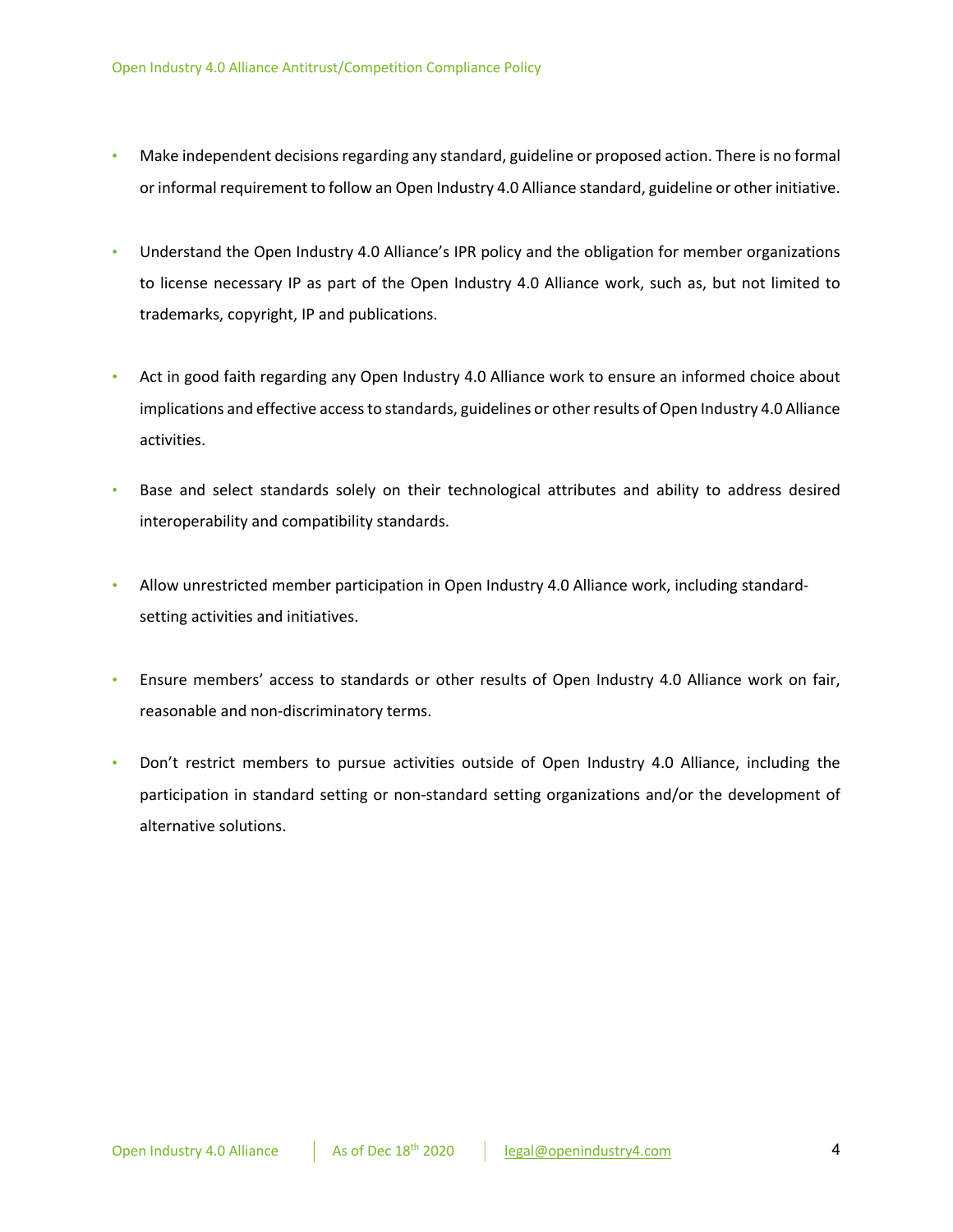Competition issues can also arise if Open Industry 4.0 Alliance meetings and activities are used as an opportunity for competitors to: (i) enter into agreements that could harm consumers or (ii) share competitively sensitive information.

- Open Industry 4.0 Alliance meetings and activities must not be used as an opportunity to discuss or reach anticompetitive agreements, including:
- Price Fixing: Competitors must not agree with each other on the price they will charge customers. Price fixing includes agreements on maximum and minimum prices; a range of prices within they will compete; the amount of discounts or rebates; any term or condition of sale, including credit terms; or any methodology or formula to calculate price.
- Salary and Hiring Practices: Competitors must not agree on employee salaries or other terms of compensation or agree to refuse to solicit or hire another company's employees.
- Market Allocations: Competitors must not agree to divide markets among themselves by geography or customer.
- Boycotts and Refusals to Deal: Competitors must not agree to refuse to do business with a third party, including customers, vendors, and suppliers.
- Bid Rigging**:** Competitors must no agree to manipulate the bidding process for their services by determining which bids will be submitted, rotating bids, determining who will bid high and who will bid low, or exchanging terms of bids or other sensitive information in advance of submitting or not submitting bids.

Open Industry 4.0 Alliance meetings and activities must not be used for

• Illegal Exchange or Disclosure of Competitively Sensitive Information: Competitors must not reduce competitive pressure by disclosing competitively sensitive information that affects potential uncertainties about business parameters with relevance to their market behavior. The exchange of competitively sensitive information as such is regarded an illegal alignment of otherwise independent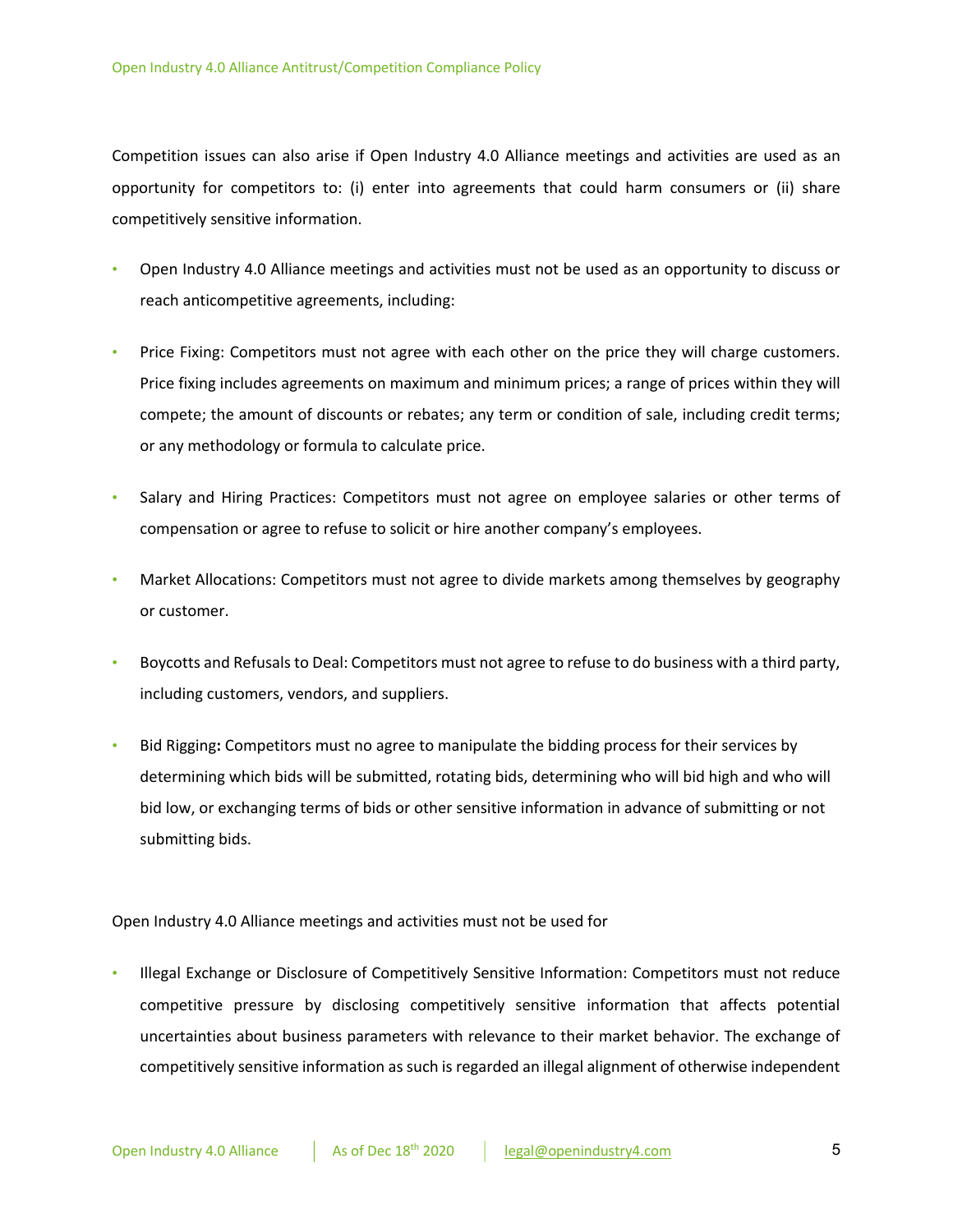conduct, even absent an express agreement or statement on whether and how such information will be used by the recipient.

Competitively sensitive information includes all non-public business secrets with relevance for actual or current market behavior of a company. Prices or price-related information about past, current and future prices and components of price, input and other costs, profits, margins are typical examples for such type of information. However, competitively sensitive information also comprises other non-public company information such as details on customers or suppliers and the terms negotiated with such companies, quantities, turnover, capacities, marketing plans, investments or company strategies. In the context of innovation, competitively sensitive information does in particular apply to technical business secrets, research activities and R&D strategies, including development costs and capacities, the intentional use for innovative technologies, development alliances, budgets, timelines as well as regulatory and licensing strategies and terms.

In light of the wide notion of an illegal exchange of competitively sensitive information Open Industry 4.0 Alliance employees, members and third persons acting on its behalf will implement appropriate safeguards to exclude the exchange of Competitively Sensitive Information in connection with Open Industry 4.0 Alliance activities.

## **Do's**

- Always make independent decisions regarding the implementation of any standard, guideline or initiative.
- Select and base standards, guidelines, or other initiatives purely on their technological attributes and ability to address desired interoperability and compatibility.
- Limit discussions and activities solely to legitimate Open Industry 4.0 Alliance activities and ensure that during Open Industry 4.0 Alliance work, discussions and activities no Competitively Sensitive Information is disclosed or exchanged. Obtain prior approval from legal@onenindustry4.com for any deviation from this principle.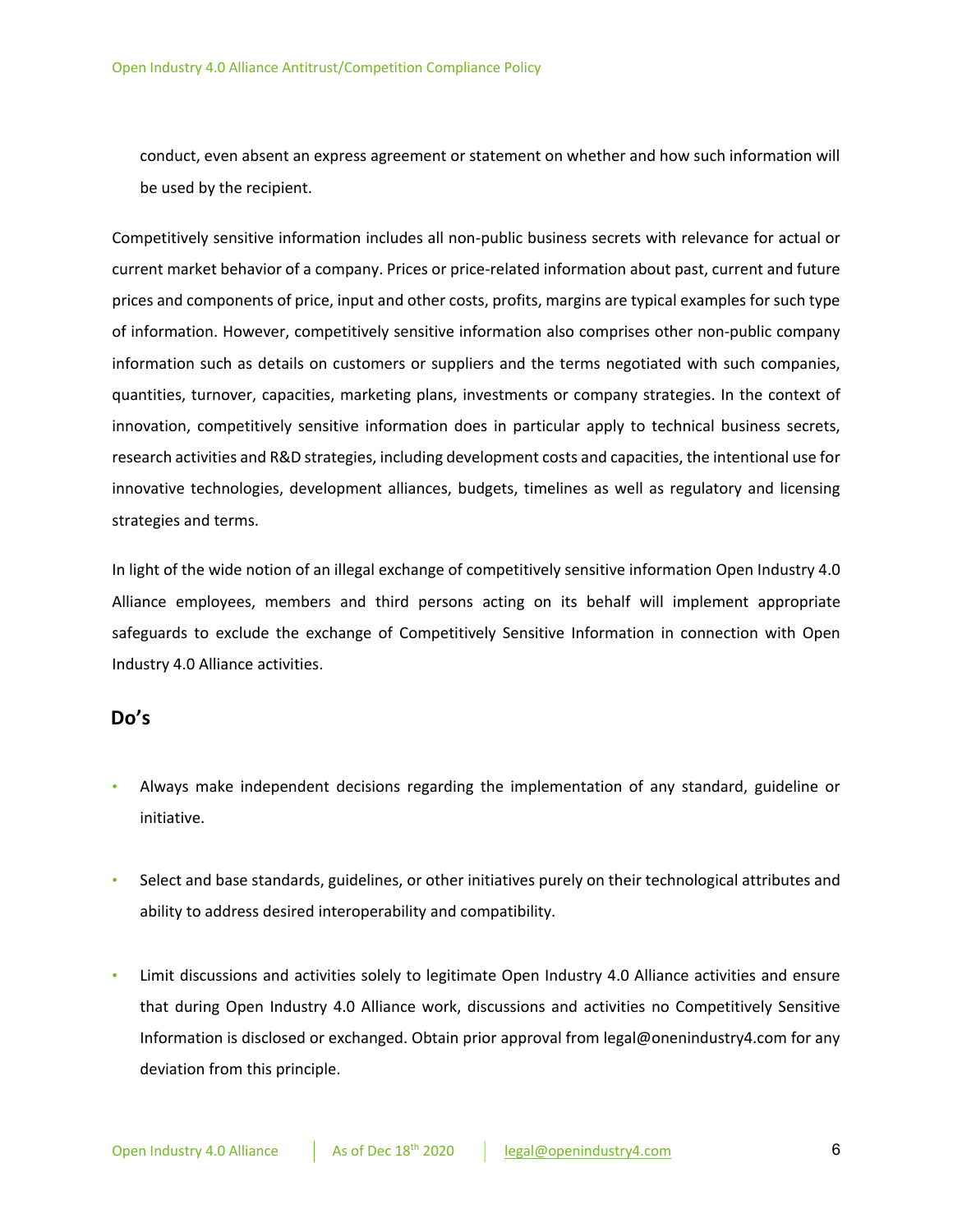- Intervene actively in case any antitrust/competition law concerns may arise from the nature of or in connection with a formal or information discussion or other Open Industry 4.0 Alliance activity. Stop such discussion/activity immediately and seek clarification from legal@onenindustry4.com prior to resuming to such activity/discussion.
- Understand the Open Industry 4.0 Alliance's IP policy and its obligations for your organization to license necessary IP, such as, but not limited to trademarks, copyright, IP and publications.

## **Don'ts**

- Deviate from the best practices established for Open Industry 4.0 Alliance activities as set-out in this Policy.
- Impose any restriction that limits or impairs the freedom of members to make independent decisions whether to adopt or comply with any guideline, standard or proposed action.
- Jointly agree to take any action or informally align behavior with other Open Industry 4.0 Alliance members based on consented behavior.
- Prevent members from joining other standard setting organizations or from developing alternative guidelines or standards.
- Prevent non-members from joining the organization and obtaining access to the Open Industry 4.0 Alliance, including its guidelines or standards.
- Discuss or enter into any agreement to:
	- Fix the price of any product or service or restrict the production of any product or service
	- Fix employee salaries or other terms of employment or not hire or solicit each other's employees
	- Divide or allocate customers or territories